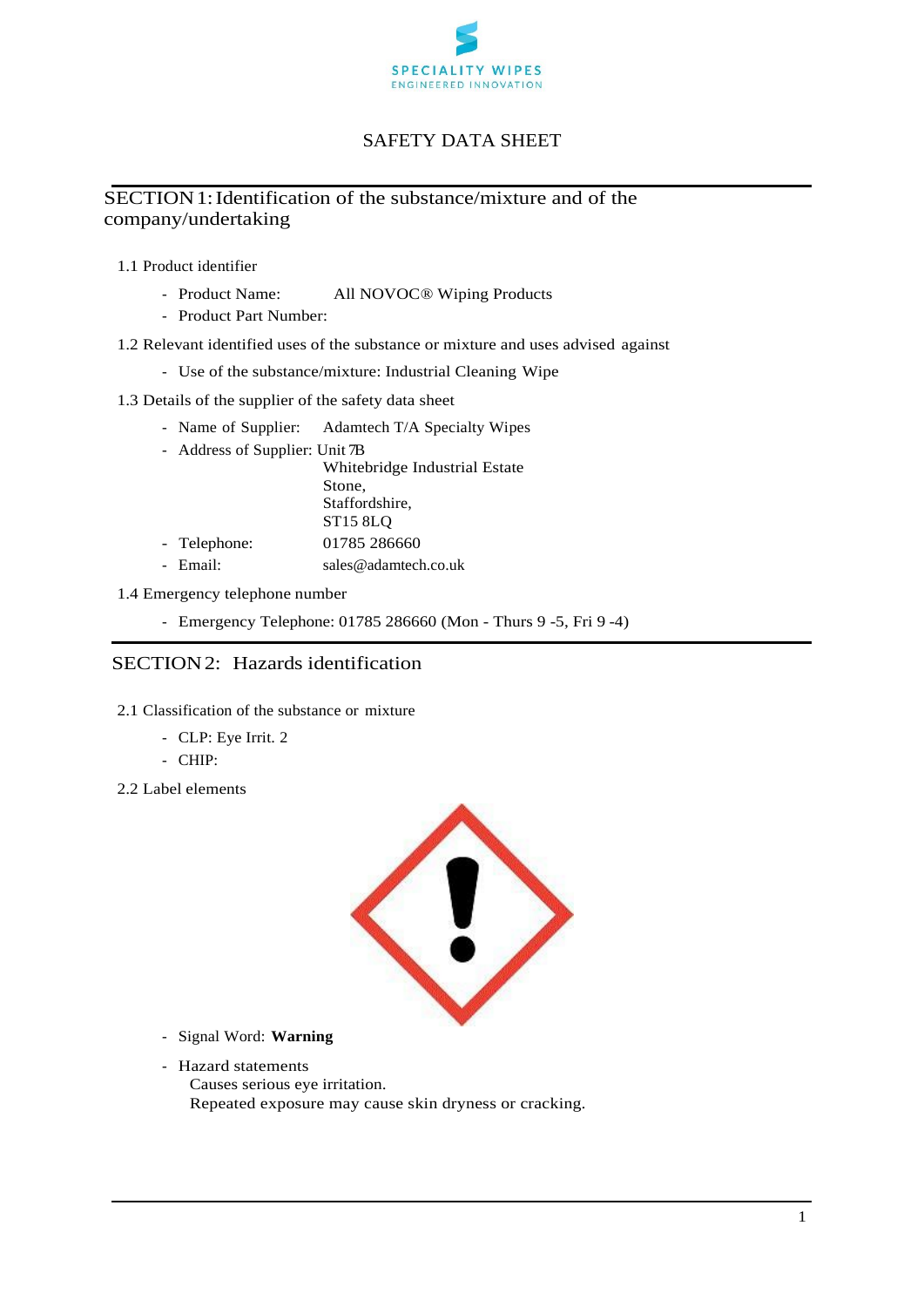## SECTION2: Hazards identification (....)

| - Precautionary statements                                                 |                                                                                     |
|----------------------------------------------------------------------------|-------------------------------------------------------------------------------------|
|                                                                            | IF IN EYES: Rinse cautiously with water for several minutes. Remove contact lenses, |
| if present and easy to do. Continue rinsing.                               |                                                                                     |
| Wash hands thoroughly after handling.                                      |                                                                                     |
| Wear protective gloves/protective clothing/eye protection/face protection. |                                                                                     |

```
2.3 Other hazards
```
### SECTION3: Composition/information on ingredients

#### 3.2 Mixtures

- 2-butoxyethanol; ethylene glycol monobutyl ether; butyl cellosolve CAS Number: 111-76-2 EC Number: 203-905-0 Concentration: 1 - 5% Categories: Skin Irrit. 2, Eye Irrit. 2 - propan-2-ol; isopropyl alcohol; isopropanol CAS Number: 67-63-0 EC Number: 200-661-7 Concentration: 1 - 5% Categories: Eye Irrit. 2, STOT SE 3 - ammonia 25 - 35 % CAS Number: 1336-21-6 EC Number: 215-647-6 Concentration: <1% Categories: Skin Corr. 1B, STOT SE 3, Aquatic Acute 1

## SECTION4: First aid measures

4.1 Description of first aid measures

- IF IN EYES: Rinse cautiously with water for several minutes. Remove contact lenses, if present and easy to do. Continue rinsing.

4.2 Most important symptoms and effects, both acute and delayed

- Prolonged eye contact may cause redness, irritation and tearing
- Prolonged skin contact may cause redness and irritation
- 4.3 Indication of any immediate medical attention and special treatment needed
	- Get medical advice/attention if you feel unwell.

## SECTION 5: Firefighting measures

- 5.1 Extinguishing media
	- Not flammable. In case of fire use extinguishing media appropriate to surrounding conditions
- 5.2 Special hazards arising from the substance or mixture
	- No hazard expected under normal conditions of use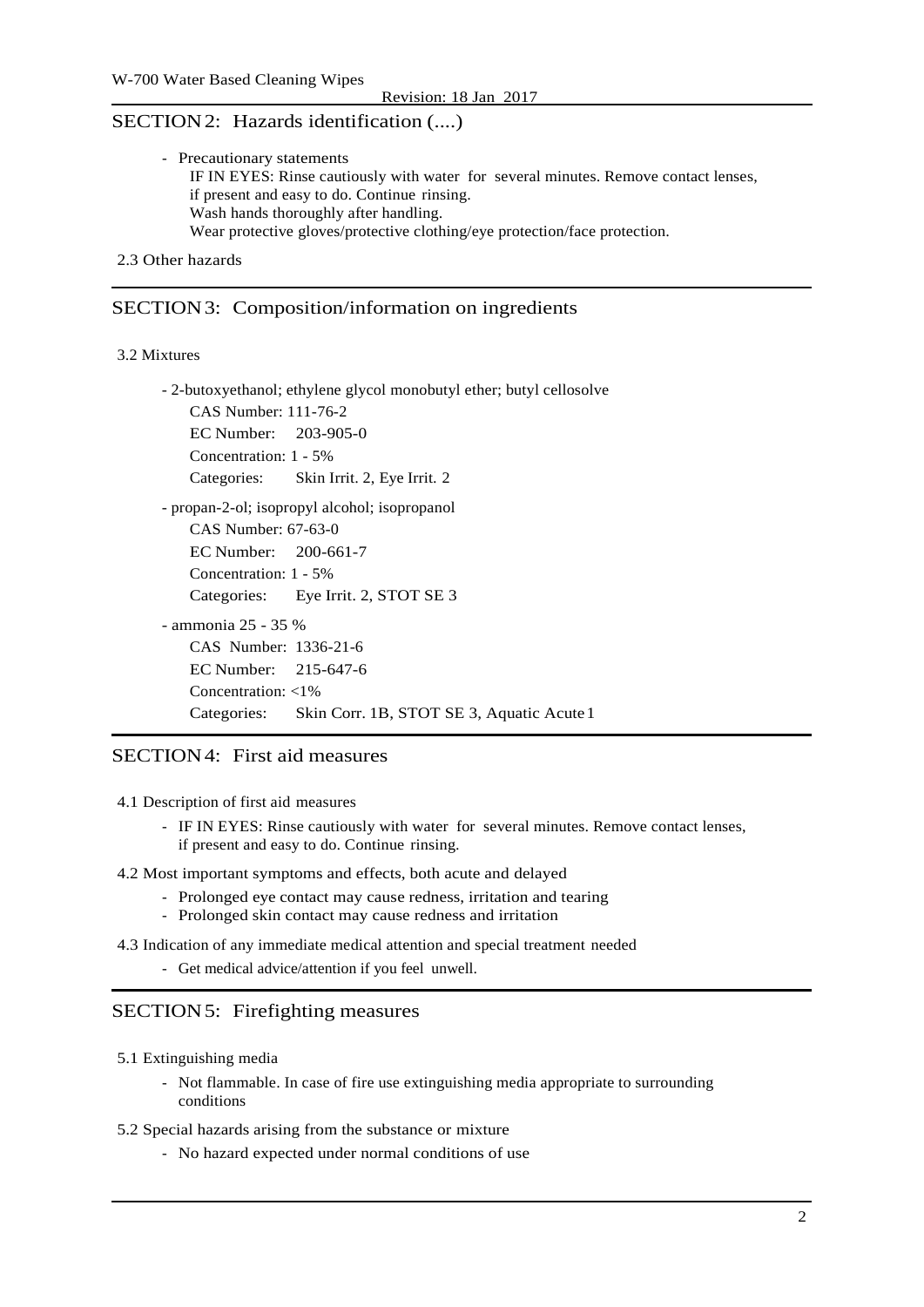## SECTION5: Firefighting measures (....)

- 5.3 Advice for firefighters
	- No special precautions are required for this product
	- Water spray can be used to cool containers in the fire area

## SECTION6: Accidental release measures

6.1 Personal precautions, protective equipment and emergency procedures

- See Section 8

- 6.2 Environmental precautions
	- No special precautions are required for this product
- 6.3 Methods and material for containment and cleaning up
	- No special precautions are required for this product
	- Remove contaminated material to safe location for subsequent disposal
- 6.4 Reference to other sections
	- See Section 8

## SECTION7: Handling and storage

- 7.1 Precautions for safe handling
	- Wash hands thoroughly after handling.
	- Wear suitable gloves
- 7.2 Conditions for safe storage, including any incompatibilities
	- Keep container tightly closed.
	- Keep only in original packaging.
- 7.3 Specific end use(s)
	- The identified uses for this product are detailed in section 1.2

## SECTION8: Exposure controls/personal protection

- 8.1 Control parameters
	- 2-BUTOXYETHANOL
		- WEL (long term): 25 (Skin) ppm WEL (short term): 50 (Skin) ppm
	- PROPAN-2-OL
		- WEL (long term): 999 mg/m3 WEL (short term): 1250 mg/m3
- 8.2 Exposure controls



- Wear suitable gloves and eye/face protection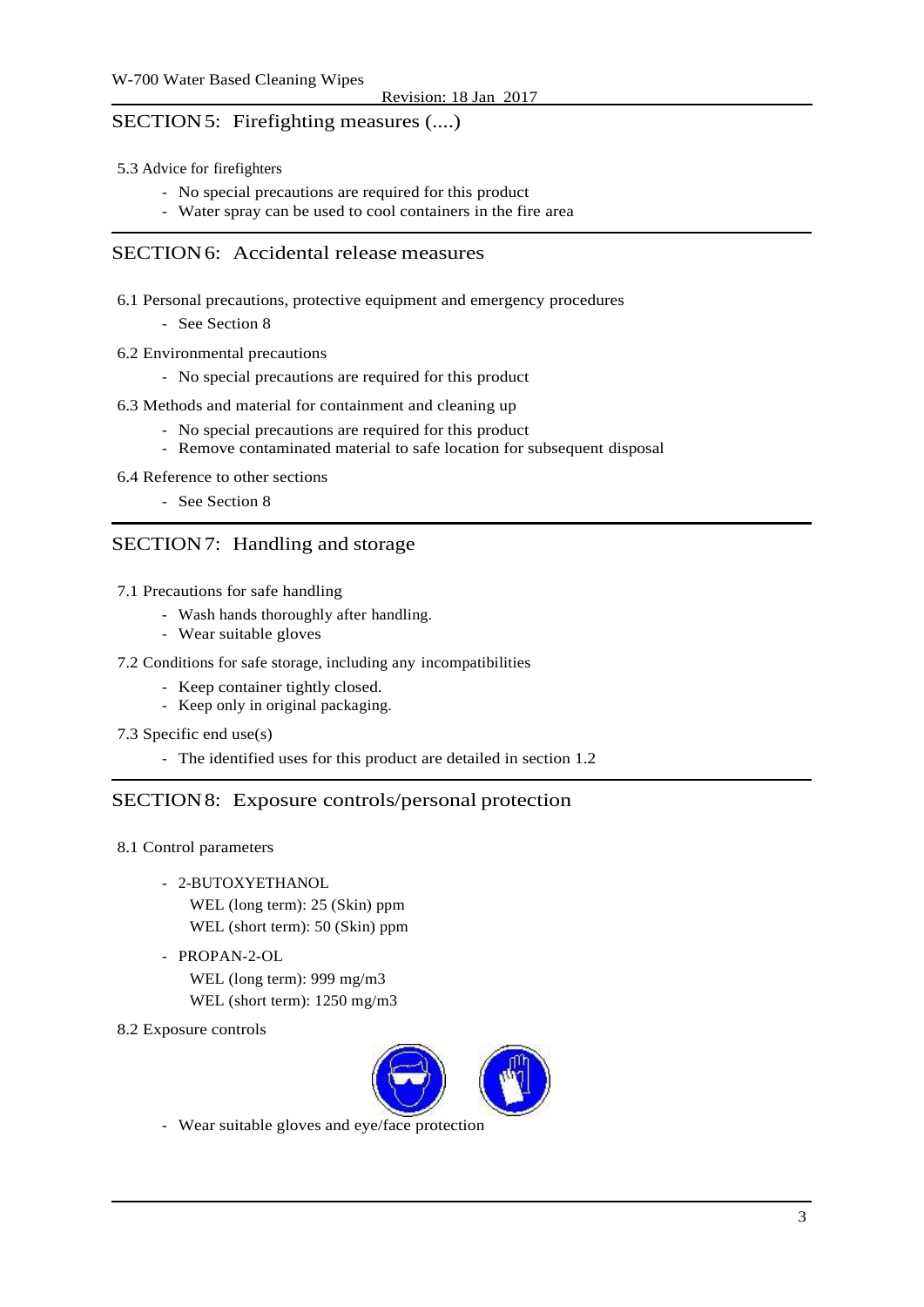## SECTION9: Physical and chemical properties

#### 9.1 Information on basic physical and chemical properties

- Appearance: Cloth, white
- Odour: Slight smell of ammonia, Slight smell of solvent
- Boiling Point/Range:
- Density:
- Vapour Density:
- Flashpoint:
- Autoignition Temperature:

#### 9.2 Other information

- Volatile Organic Compound Content <5%%
- No information available

## SECTION 10: Stability and reactivity

#### 10.1 Reactivity

- This article is considered stable under normal conditions
- 10.2 Chemical stability
	- Considered stable under normal conditions
- 10.3 Possibility of hazardous reactions
	- No hazardous reactions known if used for its intended purpose
- 10.4 Conditions to avoid
	- No special precautions are required for this product
- 10.5 Incompatible materials
	- No specific materials or groups of materials are likely to react to prodce a hazardous situation
- 10.6 Hazardous decomposition products
	- No hazardous decomposition products known

## SECTION 11: Toxicological information

- 11.1 Information on toxicological effects
	- No information available
	- No effects for small dosage. Large dose effects not known
	- 2-butoxyethanol; ethylene glycol monobutyl ether; butyl cellosolve LD50 (oral,rat): 1746 mg/kg LD50 (dermal) : (guinea pig) >2000 mg/kg
	- propan-2-ol; isopropyl alcohol; isopropanol LD50 (oral,rat): 4700 mg/kg LC50 (inhalation) : (rat)  $46.5 \text{ mg}/\frac{1}{4}$ h

## SECTION12: Ecological information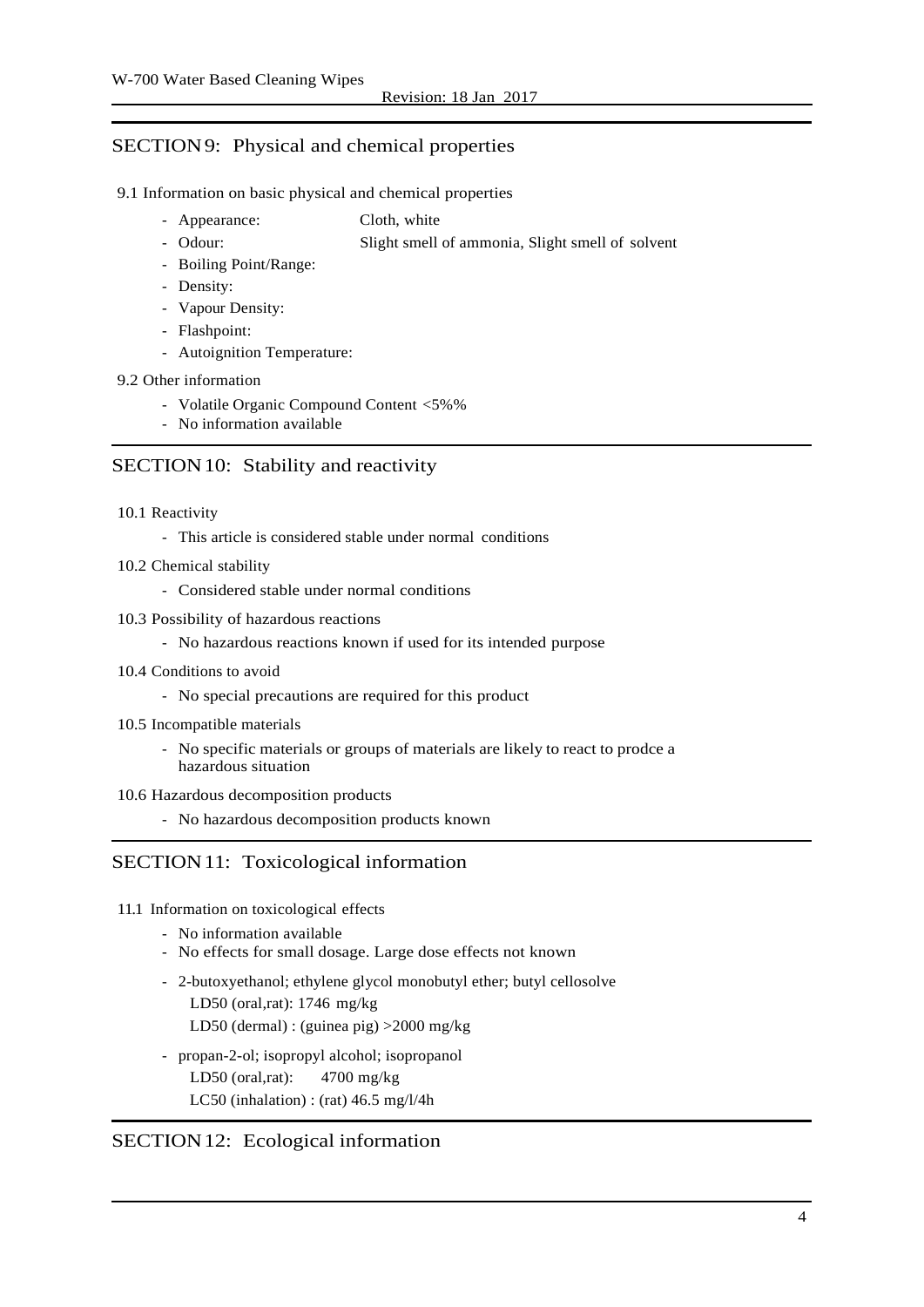## SECTION 12: Ecological information  $(...)$

On available data, substance is not harmful to the environment

12.1 Toxicity

- 2-butoxyethanol; ethylene glycol monobutyl ether; butyl cellosolve LC50 (fish): 1474 mg/l (96 hr) EC50 (daphnia): 1550 mg/l (48 hr) EC50 1840 (algae; 72 hr) EC10 (Bacteria) 700 mg/l (16 hr)

- propan-2-ol; isopropyl alcohol; isopropanol LC50 (fish):  $>100 \text{ mg}/1 (48 \text{ hr})$ EC50 (daphnia): >100 mg/l (48 hr) EC50 >100 (algae; 72 hr)

12.2 Persistence and degradability

- No information available
- 12.3 Bioaccumulative potential
	- Bioaccumulation is insignificant
- 12.4 Mobility in soil
	- insoluble in water
- 12.5 Results of PBT and vPvB assessment
	- Not a PBT according to REACH Annex XIII
- 12.6 Other adverse effects
	- On available data, substance is not harmful to the environment

#### SECTION13: Disposal considerations

Dispose of this material and its container at hazardous or special waste collection point

- 13.1 Waste treatment methods
	- Dispose of this material and its container at hazardous or special waste collection point
	- Disposal should be in accordance with local, state or national legislation

#### SECTION14: Transport information

Not classified as hazardous for transport by sea, road or rail by virtue of its high viscosity

14.1 UN number

- UN No.: Not applicable
- 14.2 Proper Shipping Name
	- Proper Shipping Name: Not Classified
- 14.3 Transport hazard class(es)
	- Hazard Class: Not applicable

#### 14.4 Packing group